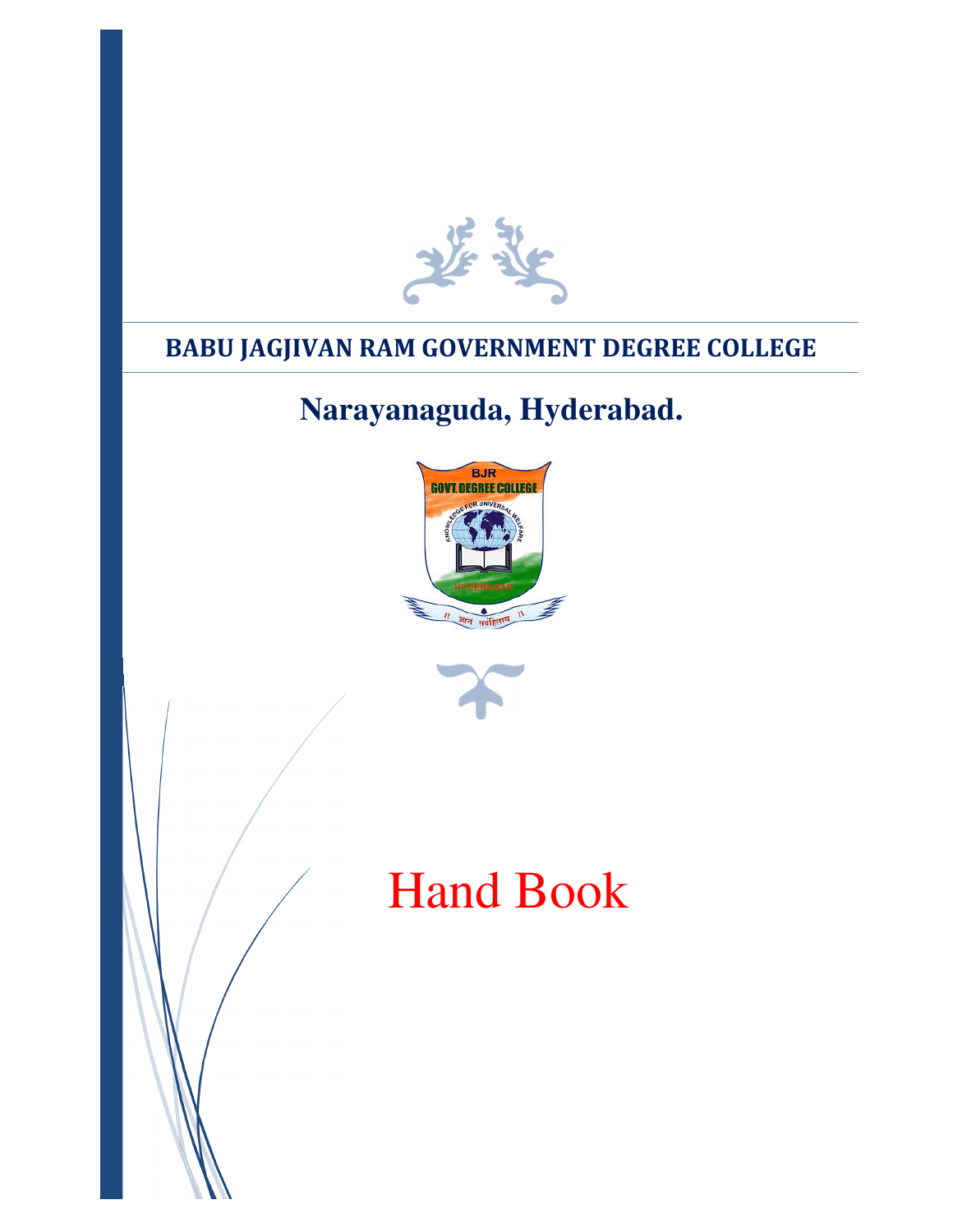## About the College

Babu Jagjivan Ram Government Degree College, Narayanaguda, Hyderabad, was established in 1974 by B.J.R. Educational Society, Hyderabad, with the noble purpose of propagating the ideals of Sri Babu Jagjivan Ram, former Deputy Prime Minister of India and a tireless crusader for the rights of the disadvantaged. In 1989, the college was taken over by the then government of Andhra Pradesh, vide G.O. Rt. No. 1576 of Education (CE-II -2) Department dated 11.09.1989.

The college has been affiliated to Osmania University from its inception till date.

The present, permanent premises of the college have made it the preferred choice for students, as it is centrally located in Vittalwadi, Narayanaguda, with access to bus and Metro train facilities. Ever since the college has shifted to its own building, it has grown by leaps and bounds, until today, it is one of the leading government institutions of higher education in Telangana.

The visionary leadership coupled with a highly motivated and dedicated team of teaching and non-teaching staff has slowly but steadily built up a reputation for the college, making it a force to be reckoned with in the field of higher education in the government sector. There are 58 teaching faculty with 16 Doctorates and 23 non-teaching staff

#### **Vision**

To empower youth by providing quality education in order to make them competent, selfreliant and responsible society builders, professionals and citizens

#### **Values:**

Respect, Honesty, Integrity, Truthfulness, Compassion, Love, Hard work, Reliability, Openmindedness, Efficiency

#### **Mission**

The mission of the college is encapsulated in its motto – "Gyanam Sarva Hithaya" - "Knowledge for universal welfare." This means the emancipation of backwardness, poverty, and mental constraints of the youth of the downtrodden sections of society through higher education, life skills, and personality development. The mission of Babu Jagjivan Ram Government Degree College is

- To promote academic excellence
- To inculcate human values and social responsibilities
- To address the rural and urban divide and
- To mould the students into good citizens of the nation.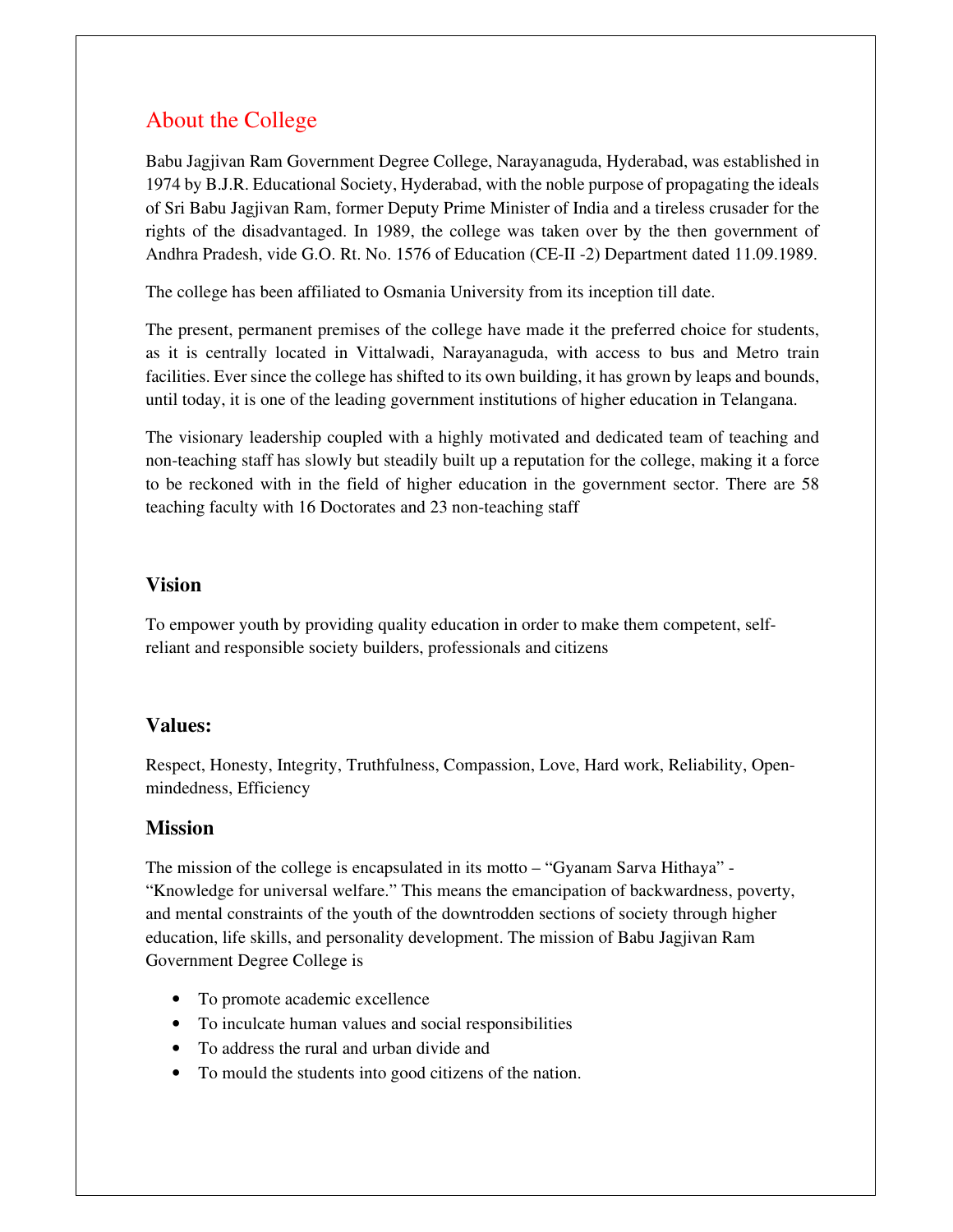## **Courses Offered:**

| SI.              | <b>Course Code with Name</b>                                               | <b>Medium</b> |
|------------------|----------------------------------------------------------------------------|---------------|
| No.              |                                                                            |               |
|                  | <b>B.A.</b>                                                                |               |
| 1.               | 089- History-Psychology (MOOCs)-Mass Communication & Journalism<br>(MOOCs) | English       |
| 2.               | 111- Economics - Political Science - Public Administration                 | English       |
| $\overline{3}$ . | 118- Mathematics-Economics-Political Science                               | English       |
| 4.               | 129- Economics - Political Science - History                               | English       |
| 5.               | 147- History-Political Science-Computer Applications                       | English       |
| 6.               | 156- History - Political Science - Public Administration                   | English       |
| 7.               | 197- History-Political Science-Mass Communication & Journalism             | English       |
|                  | (MOOCs)                                                                    |               |
| 8.               | 352- Economics - Political Science - Computer Applications                 | English       |
| 9.               | 366- Economics - History - Public Administration                           | English       |
| 10.              | 555- History - Economics - Computer Application                            | English       |
| 11.              | 794- History-Political Science-Geography (MOOCs)                           | English       |
| 12.              | 828- History-Economics-Mass Communication & Journalism (MOOCs)             | English       |
|                  | <b>B.</b> Com                                                              |               |
| 13.              | 405- Computer Application                                                  | English       |
|                  | <b>B.</b> Sc                                                               |               |
| 14.              | 340- Applied Nutrition-Botany-Zoology                                      | English       |
| 15.              | 342- Bio-Technology-Botany-Zoology                                         | English       |
| 16.              | 441- Mathematics - Physics - Chemistry                                     | English       |
| 17.              | 443- Mathematics - Physics - Statistics                                    | English       |
| 18.              | 445- Botany - Zoology - Chemistry                                          | English       |
| 19.              | 448- Micro Biology-Zoology-Bio-Technology                                  | English       |
| 20.              | 449- Micro Biology-Chemistry-Applied Nutrition                             | English       |
| 21.              | 450- Micro Biology-Zoology-Computer Science                                | English       |
| 22.              | 457- Microbiology - Zoology - Chemistry                                    | English       |
| 23.              | 463- Botany - Chemistry - Applied Nutrition                                | English       |
| 24.              | 464- Zoology - Chemistry - Applied Nutrition                               | English       |
| 25.              | 467- Mathematics - Statistics - Computer Science                           | English       |
| 26.              | 468- Mathematics - Physics - Computer Science                              | English       |
| 27.              | 479- Zoology-Chemistry-Computer Science                                    | English       |
| 28.              | 482- Botany-Chemistry-Computer Science                                     | English       |
| 29.              | 487- Microbiology - Biotechnology - Chemistry                              | English       |
| 30.              | 489- Bio Technology - Zoology - Chemistry                                  | English       |
| 31.              | 499- Micro Biology-Zoology-Applied Nutrition                               | English       |
| 32.              | 550- Mathematics-Economics-Statistics                                      | English       |
| 33.              | 572- Bio Technology - Botany - Chemistry                                   | English       |
| 34.              | 578- Mathematics - Chemistry - Computer Science                            | English       |
| 35.              | 591- Micro Biology-Zoology-Psychology (MOOCs)                              | English       |
| 36.              | 614- Botany - Zoology - Computer Science                                   | English       |
| <b>BBA</b>       |                                                                            |               |
| 37.              | 684- Bachelor of Business Administration                                   | English       |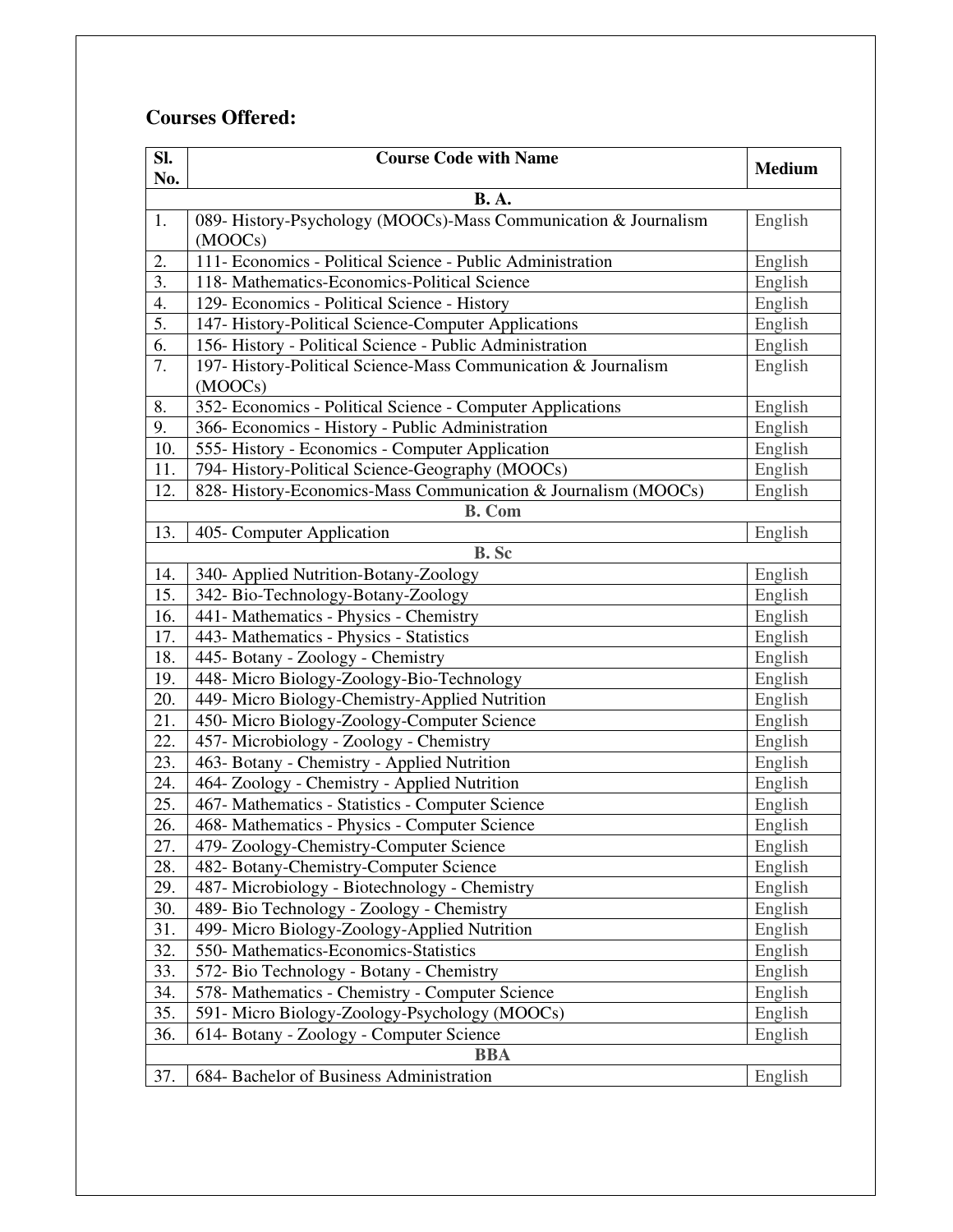# **Student Strength 2021-2022**

| Year         | <b>B.</b> A | <b>B.</b> Com | <b>BBA</b> | <b>BSc</b> | <b>Total</b> |
|--------------|-------------|---------------|------------|------------|--------------|
| I            | 170         | 341           | 50         | 364        | 925          |
| $\mathbf{I}$ | 129         | 309           | 41         | 350        | 829          |
| $\rm III$    | 115         | 232           | 44         | 366        | 757          |
| Total        | 414         | 882           | 135        | 1080       | 2511         |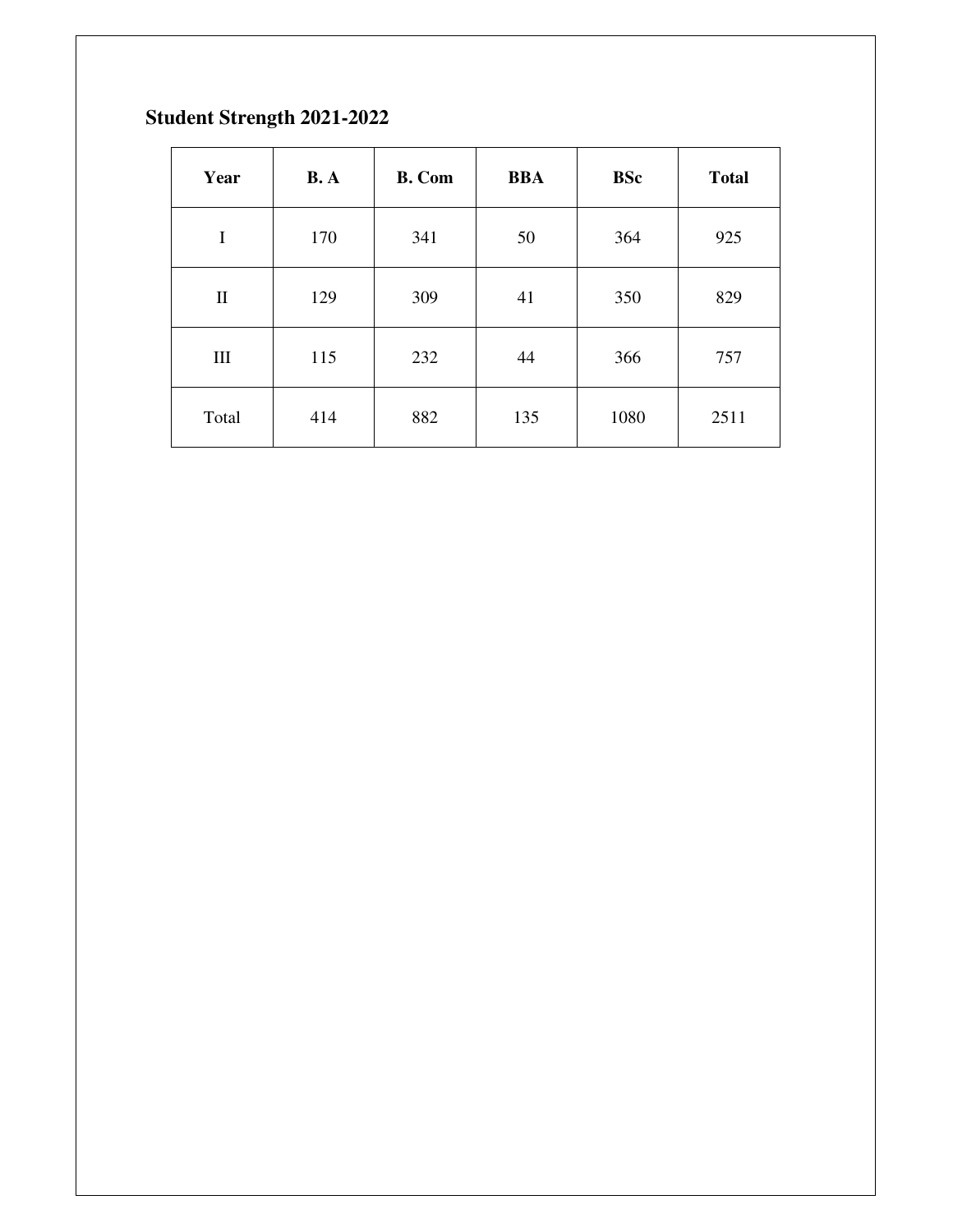#### **List of Staff**

| <b>List of Teaching Staff Particulars</b> |                                    |                                             |
|-------------------------------------------|------------------------------------|---------------------------------------------|
| Sl. No                                    | <b>Employee Name</b>               | <b>Designation</b>                          |
| 1                                         | Dr. P. V. Geetha Lakshmi Patnaik   | Principal                                   |
| $\overline{2}$                            | Smt. N. Lakshmi Neelima            | Lecturer in English                         |
| 3                                         | Dr. T. Rajasekhar                  | Associate Prof. of English                  |
| $\overline{4}$                            | Smt. L. Jyothi                     | Associate Prof. of English                  |
| 5                                         | Smt. E. Ratna Kalyani              | Associate Prof. of English                  |
| 6                                         | Smt. M. Rama Lakshmi               | Assistant Prof. of Telugu                   |
| $\tau$                                    | Dr. K. N. V. V. S. Narayana Murthy | Associate Prof. of Telugu                   |
| 8                                         | Dr. H. Kishan                      | Associate Prof. of Telugu                   |
| 9                                         | Sri. H. Rajesh Kumar               | Assistant Prof of Hindi                     |
| 10                                        | Dr. K. Suryanarayana               | <b>Assistant Prof. of Comm</b>              |
| 11                                        | Dr. H. Srinivas Rao                | Associate Prof. of Comm                     |
| 12                                        | Sri. P. Giridhar                   | Associate Prof. of Comm                     |
| 13                                        | Dr. C. Rajeshwar                   | Associate Prof. of Comm                     |
| 14                                        | Dr. Dasari Muniswamy               | <b>Assistant Prof. of Economics</b>         |
| 15                                        | Sri. M. Pandari Nath               | Lecturer in Economics                       |
| 16                                        | Smt. V. Mallika Vedantham          | Assistant Prof of Pub. Ad                   |
| 17                                        | Smt. C. Shanthi                    | <b>Assistant Prof. of Pol. Science</b>      |
| 18                                        | Smt. T. Geetha sree                | Assistant Prof. of Pol. Science             |
| 19                                        | Sri. P. Satyanarayana Reddy        | Assistant Prof. of Maths                    |
| 20                                        | Dr. P. Rami Reddy                  | <b>Assistant Prof. of Maths</b>             |
| 21                                        | Smt. S. Radhika                    | Assistant Prof. of Physics / Vice Principal |
| 22                                        | Sri. D. Devaiah                    | <b>Assistant Prof. of Physics</b>           |
| 23                                        | Smt. G. Vijaya Jyothi              | Lecturer in Chemistry                       |
| 24                                        | Dr. A. Santhoshi                   | <b>Assistant Prof. of Chemistry</b>         |
| 25                                        | Sri. D. Prakash                    | Assistant Prof. of Chemistry                |
| 26                                        | Dr. N. Ravi Babu                   | Asst.Prof. in Botany                        |
| 27                                        | Smt. E. M. Sunita                  | Associate Prof. of Botany                   |
| 28                                        | Smt. Y. Uma                        | Lecturer in Zoology                         |
| 29                                        | Dr. Sambasiva Rao Baragada         | Assistant Prof. Comp. Science               |
| 30                                        | Dr. H. Geeta                       | Associate Prof of History                   |
| 31                                        | Dr. Govind Vittal Rao Deshmukh     | Associate Prof of History                   |
| 32                                        | Smt. S. Jyothi                     | Librarian                                   |
| 33                                        | Sri. M. Ravinder Rao               | <b>Physical Director</b>                    |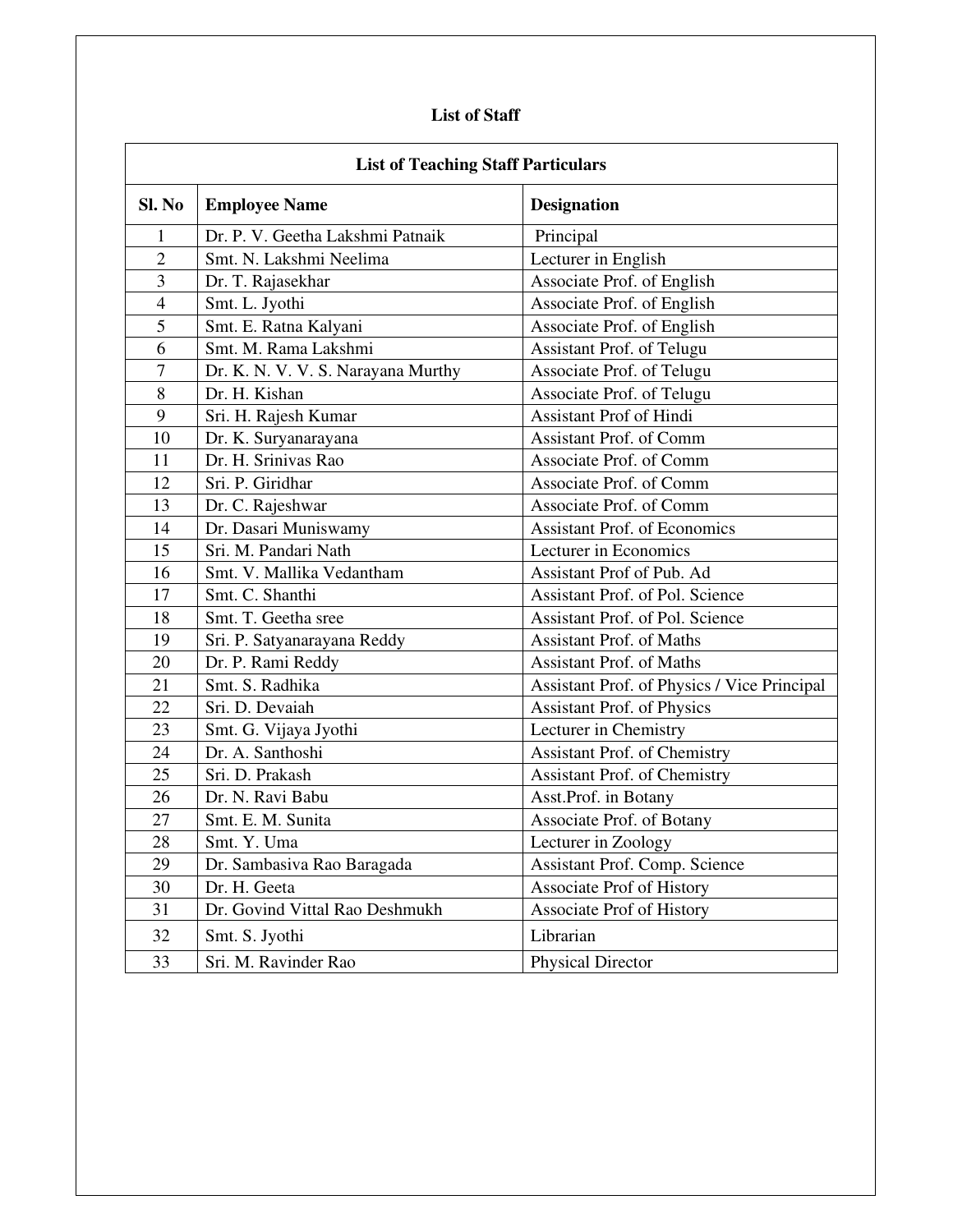| <b>List of Contract Teaching Staff Particulars</b> |                      |                               |
|----------------------------------------------------|----------------------|-------------------------------|
| Sl. No                                             | <b>Employee Name</b> | <b>Designation</b>            |
|                                                    | Sri. K. Srinivas Rao | Lecturer. in Computer Science |
| 2                                                  | Smt. Mohammedi Begum | Lecturer in Biotechnology     |
| 3                                                  | Smt. Reshma Begum    | Lecturer in Zoology           |
| 4.                                                 | Smt. P. Archana Mary | Lecturer in Micro Biology     |
|                                                    | Smt. N. Aruna Kumari | Lecturer in Physics           |

| <b>List of Guest Teaching Staff Particulars</b> |                            |                                |
|-------------------------------------------------|----------------------------|--------------------------------|
| Sl. No                                          | <b>Employee Name</b>       | <b>Designation</b>             |
| 1                                               | Ms. T. Shailaja            | Lecturer in English            |
| $\overline{2}$                                  | Sri. G. Srinivas           | Lecturer in English            |
| $\overline{3}$                                  | Sri. K. Ranjeet Kumar      | Lecturer in English            |
| $\overline{4}$                                  | Ms. Neeraja Bolli          | Lecturer in Sanskrit           |
| $5\overline{)}$                                 | Sri. R. Nagaraju           | Lecturer in Sanskrit           |
| 6                                               | Sri. Syed Akramuddin Irfan | Lecturer in BBA                |
| $\overline{7}$                                  | Sri. Mohammed Bilal        | Lecturer in BBA                |
| 8                                               | Smt. Tasleemunnisa         | Lecturer in BBA                |
| 9                                               | Smt. P. Laxmi              | Lecturer. in Commerce          |
| 10                                              | Ms. Perumalla Revathi      | Lecturer. in Commerce          |
| 11                                              | Ms. Akula Swathi           | Lecturer. in Commerce          |
| 12                                              | Sri. Mahendra              | Lecturer. in Commerce          |
| 13                                              | Sri. M. Gopal              | Lecturer. in Commerce          |
| 14                                              | Sri. S. Raju               | Lecturer. in Comp.Sci          |
| 15                                              | Sri. G. Soma Raju          | Lecturer. in Comp.Sci          |
| 16                                              | Smt. D. Neetha             | Lecturer. in Comp.Sci          |
| 17                                              | Ms. B. Hemalatha           | Lecturer. in Comp.Sci          |
| 18                                              | Sri. M. Shekhar            | Lecturer. in Comp.Sci          |
| 19                                              | Smt. Sobia                 | Lecturer. in Applied Nutrition |
| 20                                              | Smt. R. Sri Lakshmi        | <b>Lecturer</b> in Statistics  |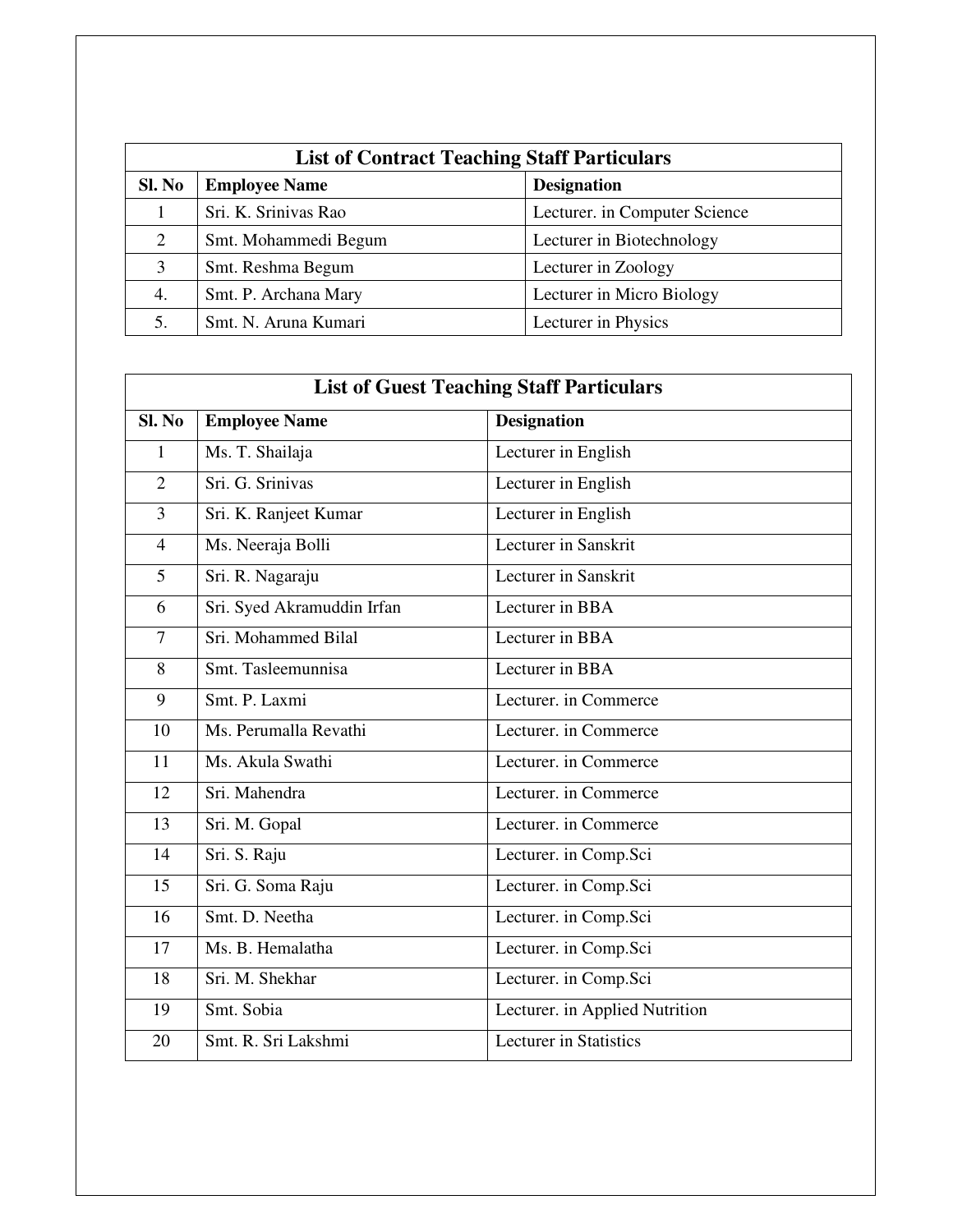| <b>Non-Teaching Staff</b> |                             |                           |  |
|---------------------------|-----------------------------|---------------------------|--|
| Sl. No                    | <b>Employee Name</b>        | <b>Designation</b>        |  |
| 1                         | Sri. P. Edukondalu          | Office Superintendent     |  |
| $\overline{2}$            | Smt. P. Swathi              | Senior. Assistant.        |  |
| 3                         | Sri. A. Raj Kumar           | Junior. Assistant.        |  |
| $\overline{4}$            | Sri. Syed. Mohammed Hussain | Junior. Assistant.        |  |
| 5                         | Sri. G. J. Ramakanth        | Junior. Assistant.        |  |
| 6                         | Sri. M. Anandam             | Record Assistant.         |  |
| $\overline{7}$            | Sri. R. Babulal             | Record Assistant.         |  |
| 8                         | Sri. M. A. Razzak Subhani   | Record Assistant.         |  |
| 9                         | Sri. Ashok Kumar            | Record Assistant.         |  |
| 10                        | Sri. P. Goverdhan           | Herbarium Keeper          |  |
| 11                        | Sri. Sai Krishna            | <b>Office Subordinate</b> |  |
| 12                        | Sri. R. Rajamallu           | <b>Office Subordinate</b> |  |
| 13                        | Sri .Farhathullah Khan      | Office Subordinate (O.D)  |  |
| 14                        | Sri. M. Giribabu            | <b>Office Subordinate</b> |  |
| 15                        | Sri. Syed Murtaza Ali       | Lab. Boy                  |  |
| 16                        | Sri. B. R. Venkatesh        | Cont. Class IV            |  |
| 17                        | Sri. Sourab Tiwari          | <b>Office Subordinate</b> |  |
| 18                        | Sri. Syed Khasim            | Attender                  |  |
| 19                        | Sri. G. Sai Kumar           | <b>Office Subordinate</b> |  |
| 20                        | Sri. A. T Delson            | Office Subordinate        |  |
| 21                        | Sri.M. Shiva Das            | <b>Office Subordinate</b> |  |
| 22                        | Smt. K. Renuka              | Sweeper                   |  |
| 23                        | Smt. K. Saritha             | <b>Office Subordinate</b> |  |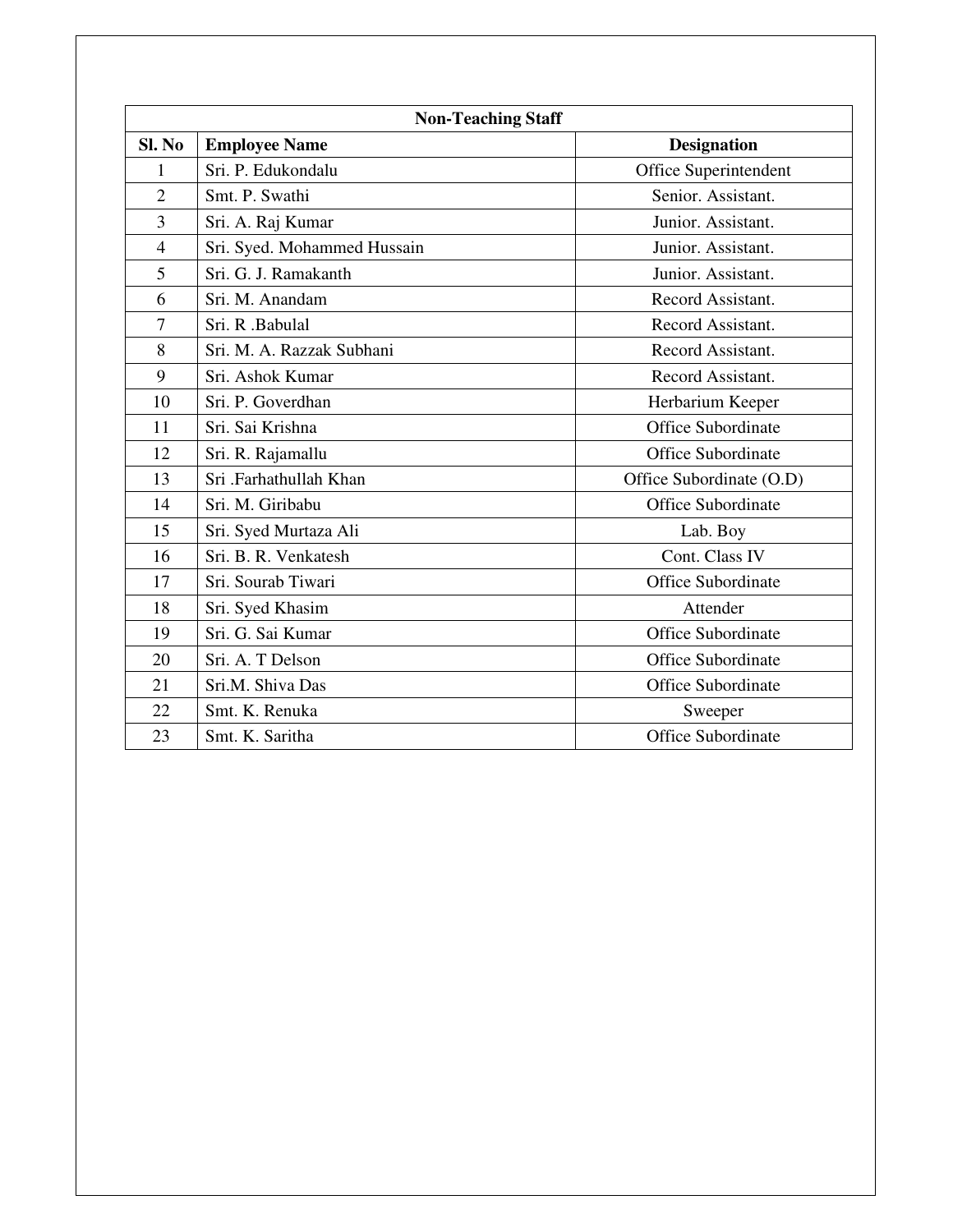#### **Scholarships**

Post-Matric Scholarships disbursements through E – Pass applications is one of the important welfare measures of the Government of Telangana which is aimed at the educational upliftment of students. The college forwards the scholarships of students to concerned welfare departments after verifying the credentials and the other eligibility conditions like attendance.

#### **Infrastructure:**

- a. Class Rooms: 18
- b. Laboratories: 10
	- i) Computer Laboratories 2
	- ii) Telangana Skills and Knowledge Centre (TSKC) Laboratory
	- iii) Physics Laboratory
	- iv) Chemistry Laboratory
	- v) Botany Laboratory
	- vi) Zoology Laboratory
	- vii) Applied Nutrition Laboratory
	- viii) Bio-Technology Laboratory
	- ix) Microbiology Laboratory

#### **Facilities**

- National Cadet Corps (NCC)
- National Service Scheme (NSS)
- Gymnasium
- Indoor Games Room
- Women Empowerment Cell (WEC)
- Bhagya Students Health Centre
- Students Counselling Centre
- Research Innovation and Entrepreneurship Development Cell (RIE)
- Institutional Social Responsibility
- Telangana Skills and Knowledge Centre (TSKC)